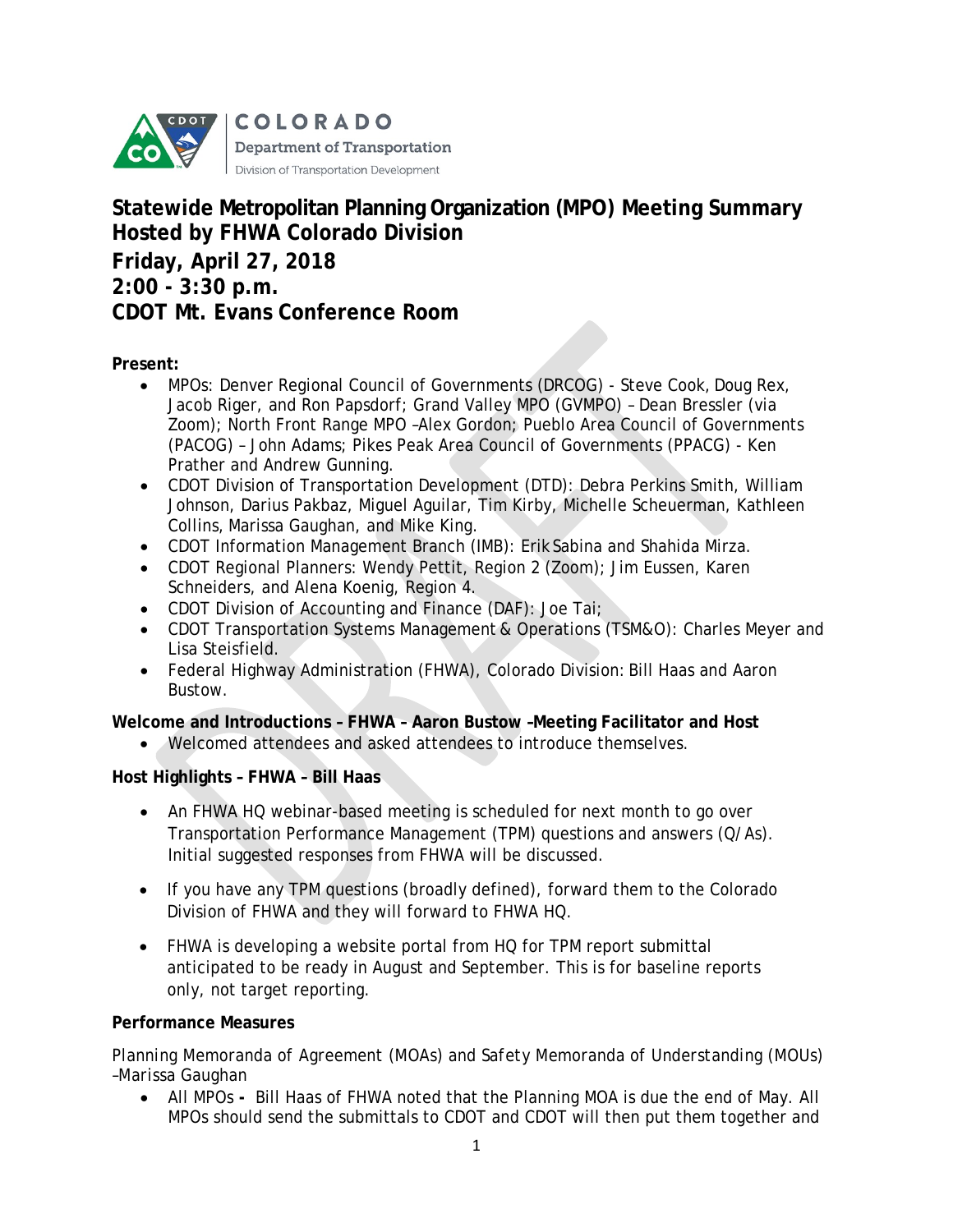send them to FHWA and FTA. The same submittal process applies to the Safety MOUs. Charles Meyer has to sign the Safety MOUs and CDOT Executive Director Mike Lewis the Planning MOAs. Debra Perkins-Smith, DTD director, will sign the other MOUs related to Performance Measures 2 and 3.

- DRCOG DRCOG finished the Planning MOA. DRCOG is waiting on the Regional Transportation District (RTD) attorney to review it. The latest draft of the Safety MOU is under review at CDOT. The Planning MOA should be ready for submittal in early May 2018.
- PACOG Plan MOA done and submitted. **Marissa will send out latest template for Safety MOU to MPOs.**
- NFR MPO The Planning MOA is done, and the Safety MOU is under review.
- PPACG On May 22, the Planning MOA will go to the board for approval. The MPO requested a copy of the updated Safety MOU.
- GVMPO The MPO signed Planning MOA last June and received the document back fully executed. The MPO sent the Safety MOU to Marissa Gaughan and Charles Meyer, and received good comments back. The MPO then sent the Safety MOU back to CDOT for signature.

# *PM 2 Pavement and Bridge and PM 3 System Reliability – William Johnson and Darius Pakbaz*

- This month the Transportation Commission (TC) approved 2- and 4-year targets for PM 2 (Infrastructure Condition) and PM 3s (System Performance - System Reliability, Congestion Mitigation and Air Quality (CMAQ), Peak-hour Excessive Delay (PHED), and Non-SOV (single-occupancy vehicle) travel. This includes joint targets with DRCOG for PHED and Non-SOV mode share. CDOT and DRCOG both expressed appreciation to each other for getting this accomplished.
- Now other MPOs are to develop targets that will be due no later than 11/15/2018; MPOs must either support CDOT targets or establish their own.
- CDOT sent information to MPOs for consideration for bridge; other data that CDOT has can be shared with the MPOs.
- Darius already presented bridge data, and will distribute 2018 bridge data later. No pavement data is available yet. CDOT is using the National Dataset for this. CDOT has done calculations and can do more if need be.
- An MPO asked if CDOT is comfortable with the national dataset. William Johnson replied that the data errors are well documented and understood, and that most DOTs will be using the national dataset. DOTs that want to use their own data have to get it certified, and there is no process or understanding of how to do that yet. Although there are some issues with national data, it helps to use the national dataset for consistency's sake since FHWA will be using it too.
- One issue with the national requirement to report to specific decimal places is a false sense of precision with results that have many decimal points. CDOT does not use decimals to avoid misperceptions.
- PM3 includes travel time reliability, and CMAQ measures.
- Federal measure for travel time reliability is level of travel time reliability (LOTTR) ratio (must also identify percent reliable too).
- Darius described how LOTTR measures are calculated; see attached presentation for more details on LOTTR.
- Truck Travel Reliability is calculated using a similar method index only is needed for this measure compared to including percent reliable too.
- CDOT reports to FHWA pollutant reduction benefits of CMAQ-funded projects in 2- and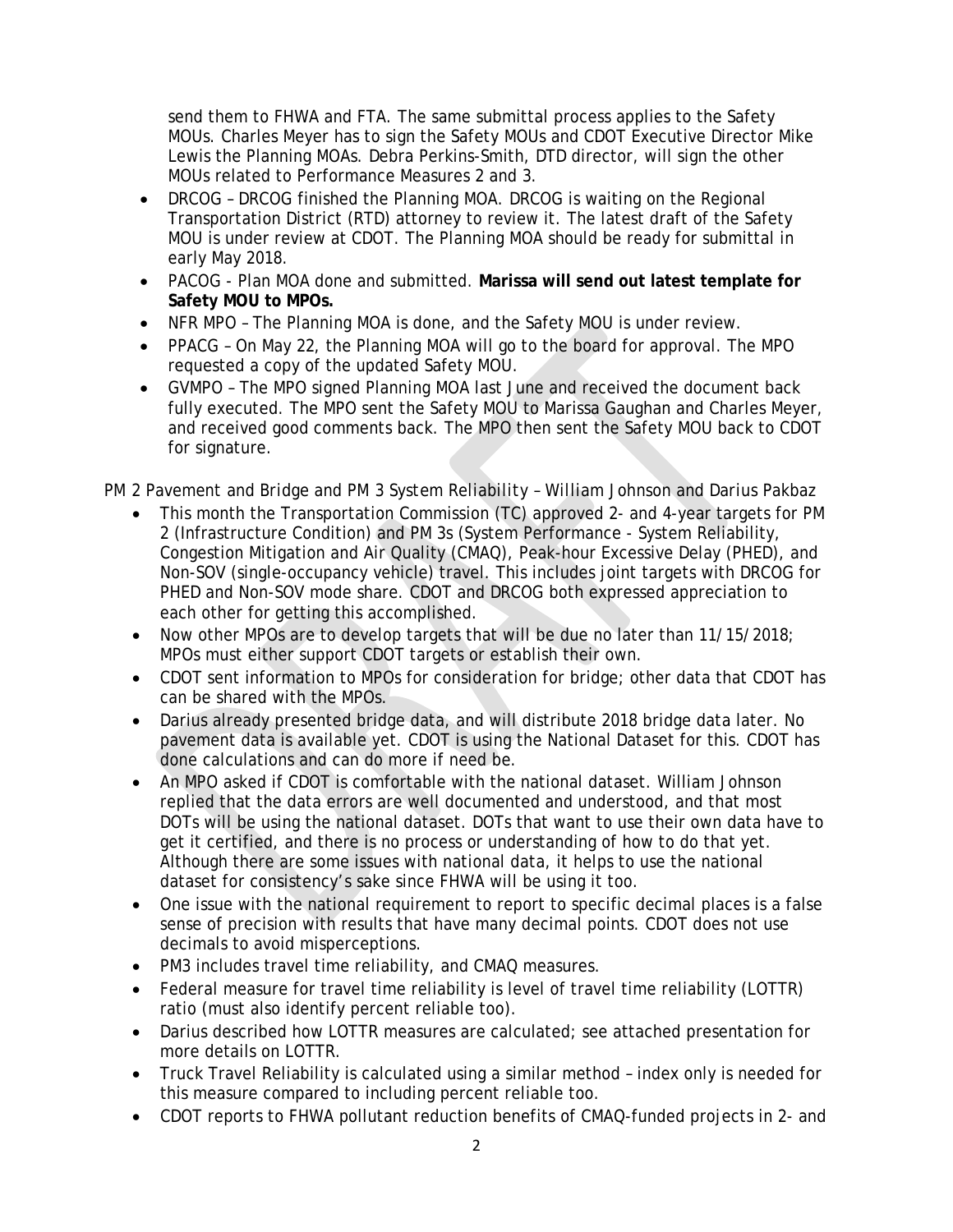4-year totals.

- For some pollutant calculations, the higher number is better as they highlight reductions in pollutants.
	- o **DRCOG requested that CDOT add "project-based" in slide title for clarification.**
- The CATT Lab is a subscription-based online tool to use to calculate performance measures using national databases. CDOT has information on how to access and use the CATT Lab for anyone interested in using it.
- Darius described all pollutants measured. On Road Mobile Emissions national data has been downloaded and separated out by MPO for PM10, Volatile Organic Compounds (VOCs), Carbon Monoxide (CO) and Nitrogen Oxide for the Front Range, Pikes Peak and Denver.
- Bill Haas noted now is the time to look at projects from an emissions standpoint for selection criteria. He recommended the MPOs start this type of assessment now and revisit the CMAQ program.
- Marissa will send out a CMAQ program timeline.
- One participant asked if there are best practices for calculating projects air quality benefits and for streamlining the process.
- FHWA is looking at other states or MPOs to see how well their CMAQ programs are working.
- CDOT noted that it considers the compressed natural gas (CNG) measure calculations good, but other calculation are not quite up to that level yet.
- CMAQ will have higher prominence due to FHWA transportation performance measures. MPOs need to select projects for the best benefit for dollars spent to avoid non-attainment designations.
- Bill Haas noted that there has been difficulty with obligation of CMAQ funds; we need to get CMAQ projects out to use the funds.
- FHWA offered to provide help to MPOs to access FEMIS for CMAQ.
- Doug Rex of DRCOG asked if there is a list of CMAQ project types that perform better than others.
- Aaron Bustow said some information is available by pollutant.
	- o **William Johnson to get link to the report that Aaron Bustow mentioned out to the group. The link is:**

[https://www.fhwa.dot.gov/ENVIRonment/air\\_quality/cmaq/reference/cost\\_effectiveness\\_table](https://www.fhwa.dot.gov/ENVIRonment/air_quality/cmaq/reference/cost_effectiveness_tables/report/costeffreport.pdf) [s/report/costeffreport.pdf](https://www.fhwa.dot.gov/ENVIRonment/air_quality/cmaq/reference/cost_effectiveness_tables/report/costeffreport.pdf)

- The rest of the PowerPoint slides calculated PM 3 using CATT Lab for each MPO see presentation for more details.
	- o **Need to add clarifying text to headings on data slides to explain what is desired in terms of performance and what is not – indicate what good is – when numbers go up or down.**
- For some figures, lower is better and for others, higher is better.
- Final two slides CMAQ reporter for all MPOs 2- and 4 –year totals emissions reduced by CMAQ funded projects.
	- o **Next month the group will discuss targets more, and who wants access to CATT Lab tool.**
- William noted that for On Road Mobile Emissions calculations, we need to become more advanced at collecting and calculating inputs.
- DRCOG asked if CATT Lab segments identify bottlenecks.
- Darius Pakbaz said he was not sure, saying CDOT has not explored other tools in CATT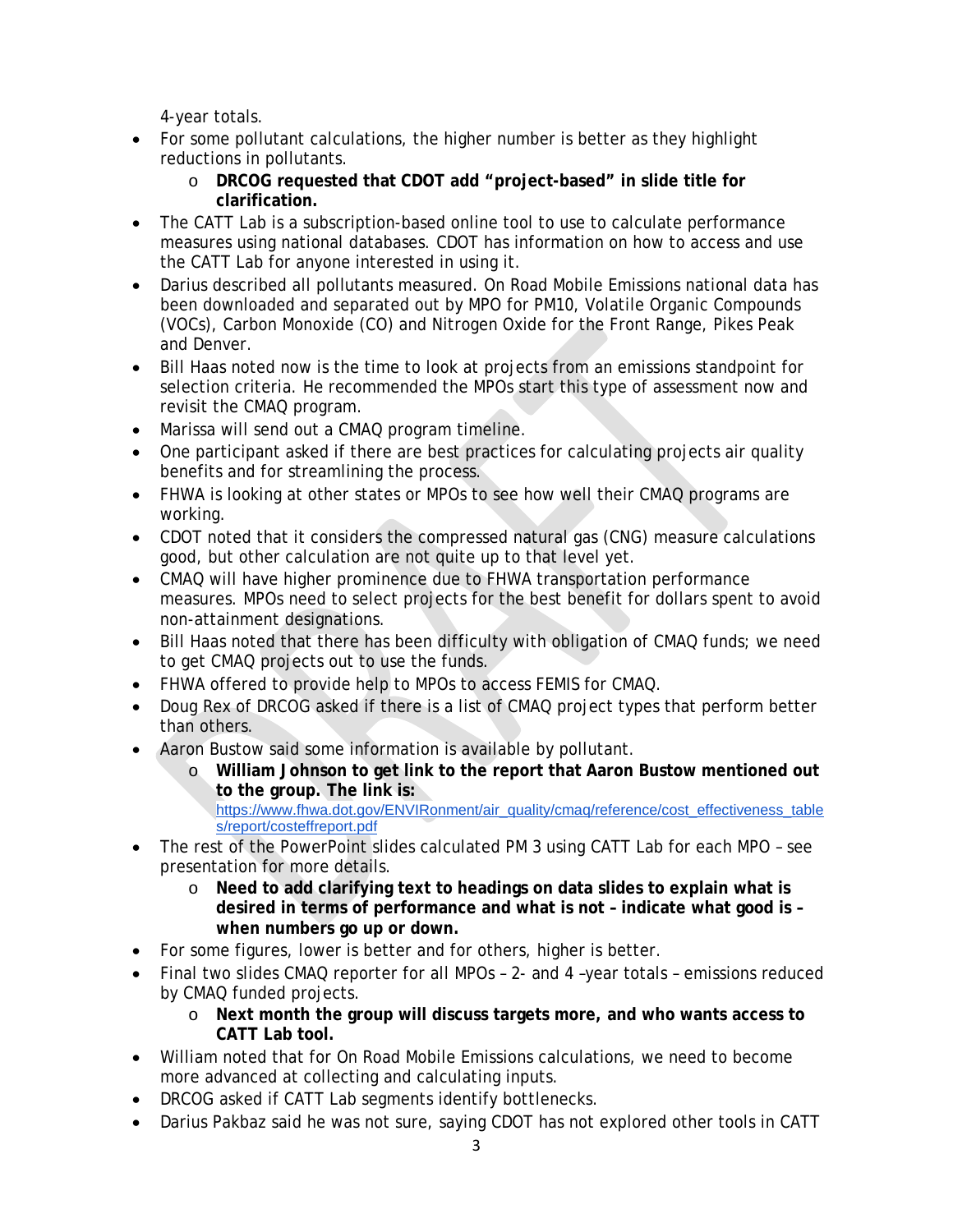Lab.

- TSM&O responded that the Colorado Mobility Plan will identify bottlenecks. The plan is a joint project with CDOT and the Texas Transportation Institute (TTI).
- Speed data is not the best data for identifying congestion (using travel time reliability) as some roadways have reliable congested travel times.
- We need data on non-recurring congestion for bottlenecks.
- Next month CDOT will bring back more detailed information on national pavement data and have a detailed discussion on this data. CDOT will assume a high target setting level of discussion for pavement data and will demonstrate how to access the calculation tool. Feel free to call William Johnson with any questions in the meantime.
- Dean Bressler mentioned that he conducted a coordination meeting for safety performance setting with CDOT and **recommended CDOT do the same for PM2 and PM3 with appropriate Region staff members in attendance.**
- **Darius said that he would be happy to help coordinate meetings with MPOs on data individually.**

# *Unified Planning Work Program (UPWP) Considerations for Performance Measures (PMs) – Bill Haas*

• Bill Haas noted that **resources spent on performance measure reporting need to be included in UPWPs**.

# **Demonstration of Statewide Travel Model– Erik Sabina, CDOT Information Management Branch**

- Erik Sabina explained that CDOT used DRCOG's model as foundation for the statewide travel model.
- CDOT is calibrating 2010 version of model now. Due to the cyber security incident, CDOT lost some 2015 validation data.
- Showing model runs for 2010 model today. Server takes 9 hours to run the model at this point, but may run faster in the future.
- DRCOG upgrades will transfer to CDOT's model and CDOT is grateful for that.
- Household counts are at the traffic analysis zone (TAZ) level, but now real addresses are in the model.
- Shahida Mirza demonstrated the model, and said it is possible to run subtasks of model.
- Erik said sometimes the model needs to run several times to get the proper speeds balancing effort to work. A complete run may be accomplished in a day and a half.
- The statewide model is written in TransCad and custom code.
- Transit network in the model for 2010 was described and presented.
- CDOT intends to install MPO maps in the Statewide Travel Model that the MPOs provide.
- A new component in this model is the integration of the transit network.
- Mode choice has bicycle and pedestrian and trip tables that have not been assigned yet.
- Attendees were impressed with the presentation for the statewide travel model, and thanked Erik and Shahida for presenting what was possible for the model at this point.

**Risk Assessment Process – FHWA – Bill Haas**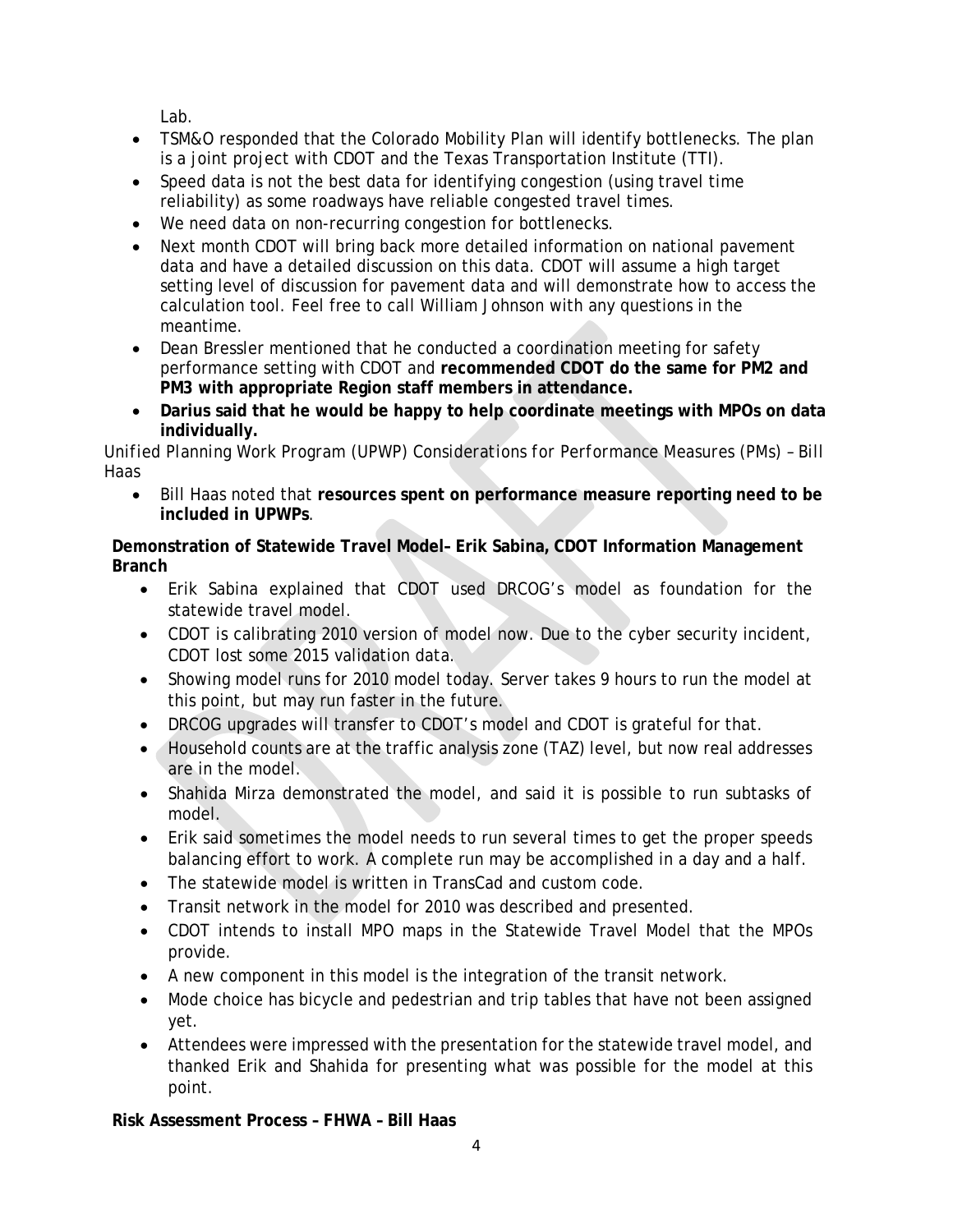- Bill distributed handouts of FWHA's risk list for CDOT.
- Risk Statements include "if" and "then" statements.
- FHWA risk lists include programs that have compliance issues and also opportunities to accomplish good things.
- A scoring system is used to define likelihood of a risk and its impact.
- Office leadership develops a risk list for every Division Office of FHWA.
- There is a need to identify mitigation strategies for these risks.
- Colorado FHWA reports and tracks risks with FHWA HQ.
- FHWA took the risk list to Quality Improvement Program meeting at CDOT.
- The list provided as a handout today is not prioritized.
- Long-standing issues are included Local Agency Program is one on the risk register.
- Safety number is one priority currently. A target is set and FHWA and CDOT will revisit this risk.
- Local Agency Projects are at risk to comply with Buy America documentation requirements.
- Traffic analysis risk is a carryover from last year, as is ITS System Engineering Analysis.
	- o Good work has been done at CDOT to improve traffic analysis data risk.
	- o FHWA carried the HPMS/Bridge data risk over due to the cyber security incident. Were it not for the cyber security incident, FHWA would have removed it from the risk list.
- Utilization in Transportation Funding Flexibility many things are in the works timing to continue work on this is perfect with additional revenue projection and program distribution underway.
	- o One activity proposed is holding a meeting to determine a measure for this risk. FHWA doesn't have information on why or when good results occur – need more documentation. Cash Management is also an issue.
- Risks FHWA note take effect as of June 1, 2018.

## **2045 Planning Horizons – Roundtable – Michelle Scheuerman**

- Michelle Scheuerman explained that in order to understand how MPO plans will be integrated into the 2045 Statewide Transportation Plan (SWP), CDOT needs to know the planning horizons of the five MPO plans. Each MPO was asked to report on the planning horizons for their Regional Transportation Plans (RTPs).
	- o DRCOG is contemplating a 2050 planning horizon.
	- o The remaining four MPOs noted they are planning for a 2045 horizon.
	- o GVMPO plans to adopt their plan in December 2019.
- Need to determine how to integrate MPO Plans into SWP and Scenario Planning integration too.
- A baseline year of 2016 was discussed and further discussion will occur during development of the 2045 SWP and rural RTPs.
- The Request for Proposal for the 2045 SWP and rural RTPs is anticipated to be posted in late May or early June.
- Kick-off of the 2045 SWP and rural RTPs is anticipated for late summer.

## **TIP Submittals – CDOT – Marissa Gaughan**

- All MPOs doing new TIPs need to align them with the new STIP of July 1, 2018. DRCOG is the exception.
- **MPOs are to submit to CDOT resolution and conformity documents. Cover letter**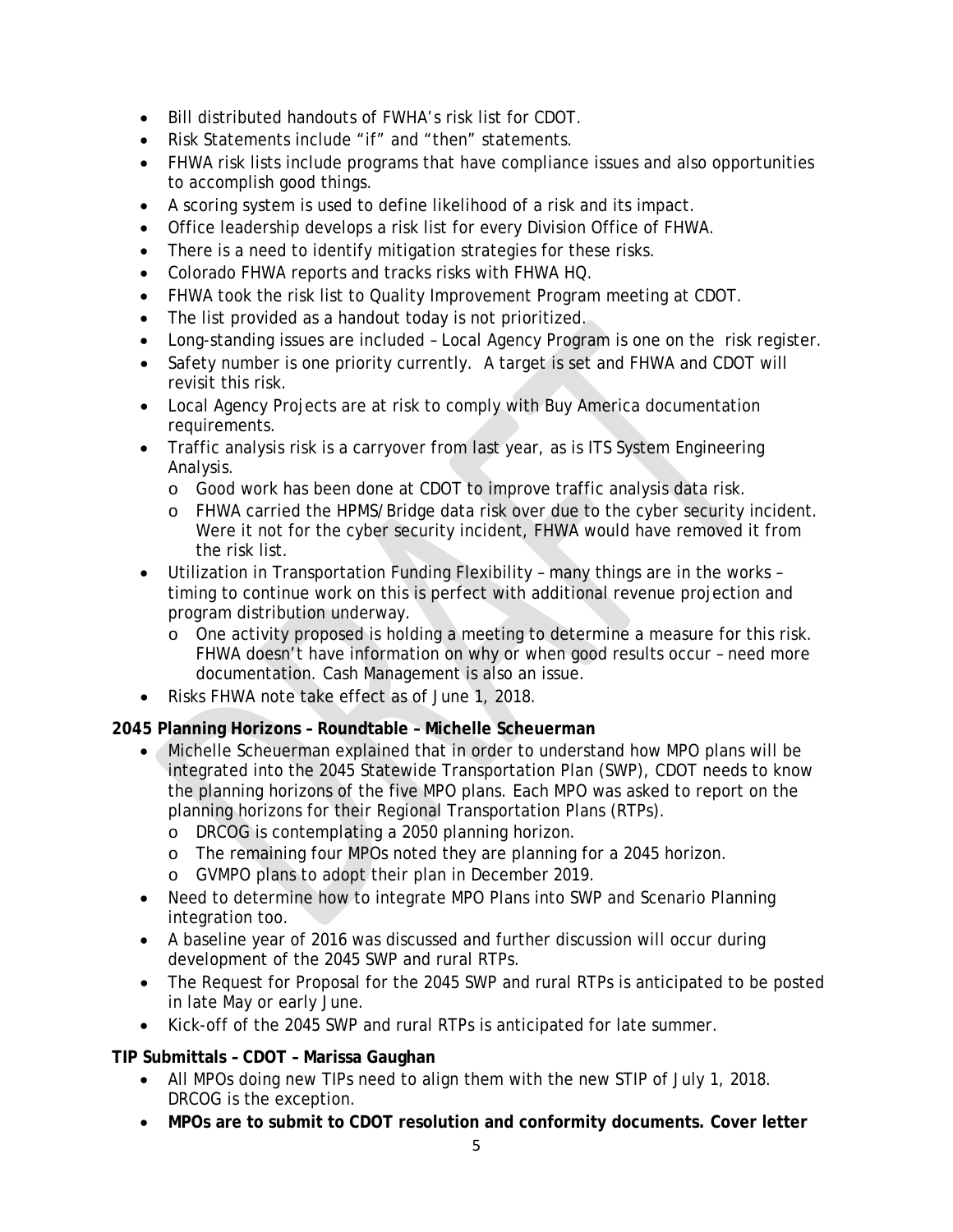**to go to CDOT Regional Transportation Directors, Chief Financial Officer, and the Executive Director. A CDOT letter then goes to Governor. Governor then sends letter – a critical component - to FHWA/FTA. Governor then approves and TIPs become active.**

- NFRMPO TIP approval will occur soon with an anticipated June adoption.
- NFRMPO needs to coordinate with FHWA Division on AQ Conformity.
- Bill Haas noted there is a very short turn-around time for the TIPs that are approved by the TC in June and then FHWA/FTA have a week to approve. Push out for STIP TC approval schedule has caused this. Also noted that the last day of June is a Saturday.

## **MPO and FHWA Updates – MPO and FHWA Staff**

*DRCOG*

- Approved amended and updated Metro Vision Plan and 2040 Metro Vision RTP
- Approval of the Title VI Plan is anticipated for next month

*PACOG*

- Approved TIP
- Title VI Plan also approved.
- Bustang Region 2 Park-N-Ride Location identified.
- Southwest Chief Scope of Work completed Study to start soon

## *NFRMPO*

- Alternatives on N-I-25 Express Toll Lanes Proceed with June/July construction.
- Will adopt TIP in June.

*GVMPO*

- Adopted Resolution with minor amendment to the existing 2018-2021 TIP on 4/23/2018
- Adopted a resolution adopting the 2019-2022 TIP on 4/23/2018. GVMPO plans to submit the TIP and all certification documentation within a few days.
- Marissa noted that certifications of the planning process also need to be provided with the TIP.
- TPM related language and where we are in the process GV MPO's TIP serves as a good example.
- Marissa welcomed any MPOs to call her with questions.

*PPACG*

- TIP is approved
- John Liosatos was replaced.

# **CDOT Updates – Tim Kirby**

- Discretionary grants are out o Review STAC packet
- Mid-year reviews are mostly complete

# **Other Business – Tim Kirby and Marissa Gaughan**

- Host Rotation Schedule
	- o June host is PPACG
- June SWMPO meeting will be held at the new CDOT HQ at 2829 W. Howard Place, Denver

**Future Agenda Topics**